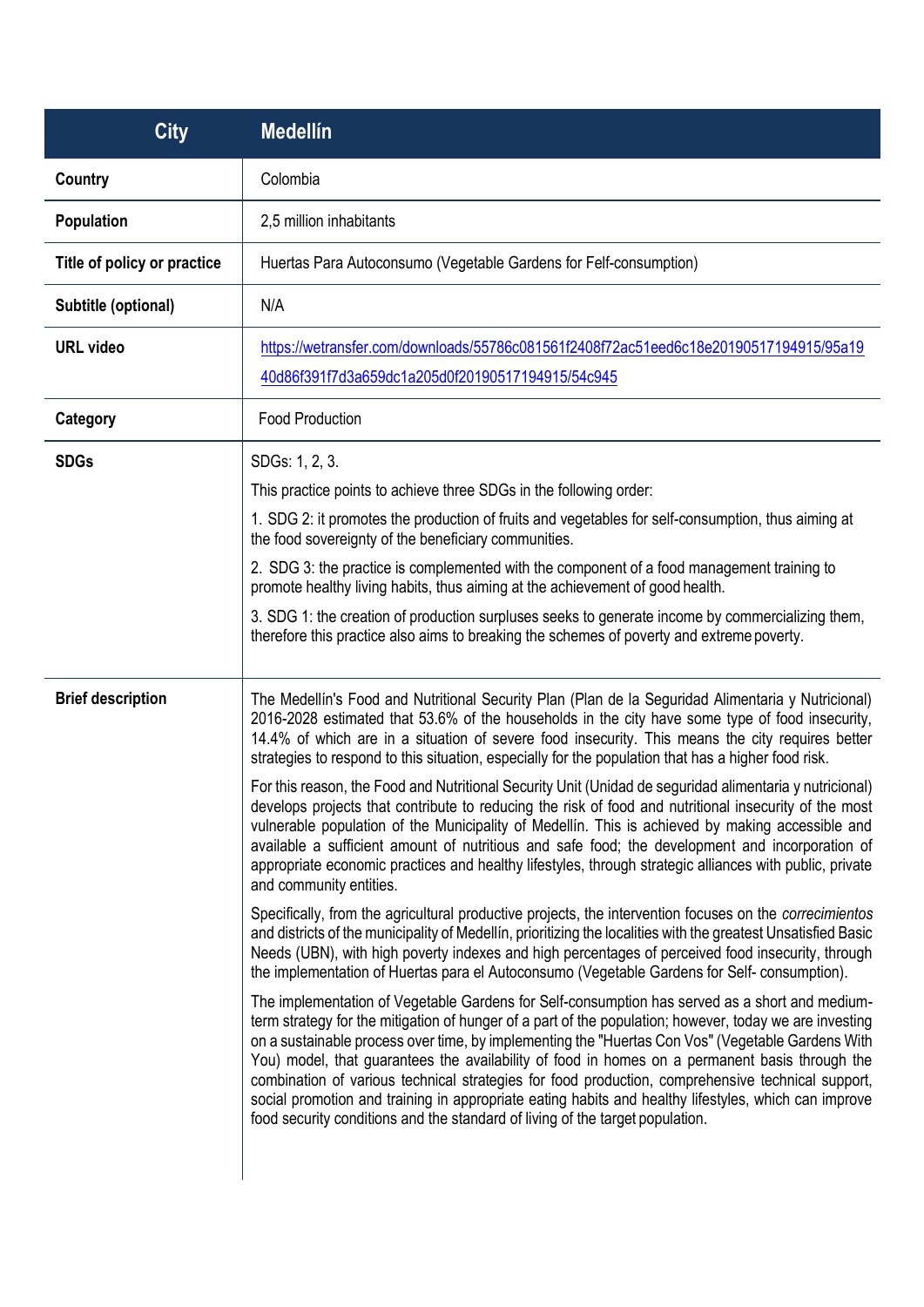| Date of start and state                       | 06/2010                                                                                                                                                                                                                                                                                                                                                                                                                                                                                                                                                                                                                                                                                                                                                                                                                                                                                                                                                                                                    |
|-----------------------------------------------|------------------------------------------------------------------------------------------------------------------------------------------------------------------------------------------------------------------------------------------------------------------------------------------------------------------------------------------------------------------------------------------------------------------------------------------------------------------------------------------------------------------------------------------------------------------------------------------------------------------------------------------------------------------------------------------------------------------------------------------------------------------------------------------------------------------------------------------------------------------------------------------------------------------------------------------------------------------------------------------------------------|
| (ongoing/completed)                           | Ongoing                                                                                                                                                                                                                                                                                                                                                                                                                                                                                                                                                                                                                                                                                                                                                                                                                                                                                                                                                                                                    |
| <b>Actors and stakeholders</b><br>involvement | The Project is developed in the City of Medellín, Department of Antioquia, Colombia, by the Mayor's<br>Office of Medellín, from the Secretary of Social Inclusion, Family and Human Rights, specifically from<br>the Food Security Team.                                                                                                                                                                                                                                                                                                                                                                                                                                                                                                                                                                                                                                                                                                                                                                   |
|                                               | The local partners are the communities and Municipal Action Boards that collaborate in the families'<br>targeting processes.                                                                                                                                                                                                                                                                                                                                                                                                                                                                                                                                                                                                                                                                                                                                                                                                                                                                               |
| Approach                                      | Focus on potential participants;                                                                                                                                                                                                                                                                                                                                                                                                                                                                                                                                                                                                                                                                                                                                                                                                                                                                                                                                                                           |
|                                               | Creation of work groups;                                                                                                                                                                                                                                                                                                                                                                                                                                                                                                                                                                                                                                                                                                                                                                                                                                                                                                                                                                                   |
|                                               | Gathering of the program executors, illustration of the "Huertas con Vos" model and<br>٠<br>selection of the vegetable garden for the training;                                                                                                                                                                                                                                                                                                                                                                                                                                                                                                                                                                                                                                                                                                                                                                                                                                                            |
|                                               | Profiling and baseline;<br>٠                                                                                                                                                                                                                                                                                                                                                                                                                                                                                                                                                                                                                                                                                                                                                                                                                                                                                                                                                                               |
|                                               | Development of training workshops and implementation of the vegetable garden learning<br>programme;                                                                                                                                                                                                                                                                                                                                                                                                                                                                                                                                                                                                                                                                                                                                                                                                                                                                                                        |
|                                               | Distribution of agricultural supplies;<br>٠                                                                                                                                                                                                                                                                                                                                                                                                                                                                                                                                                                                                                                                                                                                                                                                                                                                                                                                                                                |
|                                               | Implementation of family vegetable gardens;                                                                                                                                                                                                                                                                                                                                                                                                                                                                                                                                                                                                                                                                                                                                                                                                                                                                                                                                                                |
|                                               | Technical and social support visits;                                                                                                                                                                                                                                                                                                                                                                                                                                                                                                                                                                                                                                                                                                                                                                                                                                                                                                                                                                       |
|                                               | Measurement and indicators.                                                                                                                                                                                                                                                                                                                                                                                                                                                                                                                                                                                                                                                                                                                                                                                                                                                                                                                                                                                |
|                                               |                                                                                                                                                                                                                                                                                                                                                                                                                                                                                                                                                                                                                                                                                                                                                                                                                                                                                                                                                                                                            |
| Innovation                                    | The implementation of the "Huertas con Vos" model is an example of social innovation with clear<br>objectives: increasing the production of fruit and vegetables, ensuring access to these foods and their<br>permanent availability through the harvests, increasing the individual consumption of fruit and<br>vegetables, providing nutrients to the diet of the participating families, saving on food cost in the basic<br>consumer basket through the production of the garden. Through the processes of training, full<br>technical assistance and constant support, we seek to develop the skills that will help increase the<br>production and consumption of safe food, in order to promote healthy eating habits and conditions<br>and to promote the interaction of local support networks to commercialize the surpluses.                                                                                                                                                                     |
|                                               | In the same way, we are developing a strategy in which we use vegetable gardens to preserve native<br>and Creole seeds, in order to replicate this germplasm in all the gardens that are part of the<br>programme and build sustainability by recovering seeds from different species.                                                                                                                                                                                                                                                                                                                                                                                                                                                                                                                                                                                                                                                                                                                     |
| Impact                                        | It has been shown that Vegetable Gardens for Self-consumption improves the nutritional status of the<br>participating families: the project has increased the individual consumption of fruit and vegetables<br>since they were produced in the gardens. Likewise, these vegetable gardens allowed families to save<br>about \$23 per month, because they were able to produce the fruit and vegetables that they now sow<br>in their gardens. The programme creates family cohesion and group work since all the members of<br>the family participate in taking care of the vegetable garden. An educational strategy is implemented<br>in adequate eating habits and healthy lifestyles, which has an impact not only on the participating<br>families but also on the whole population.<br>The project also intends to build and/or strengthen the social fabric through a social approach that is<br>transversal to the development of the "Huertas con Vos" model and aims to promote the recognition |
|                                               | of participants as competent and recognizable human beings and socially included citizens, as well<br>as to recognize the other as a cooperative axis for social participation.                                                                                                                                                                                                                                                                                                                                                                                                                                                                                                                                                                                                                                                                                                                                                                                                                            |